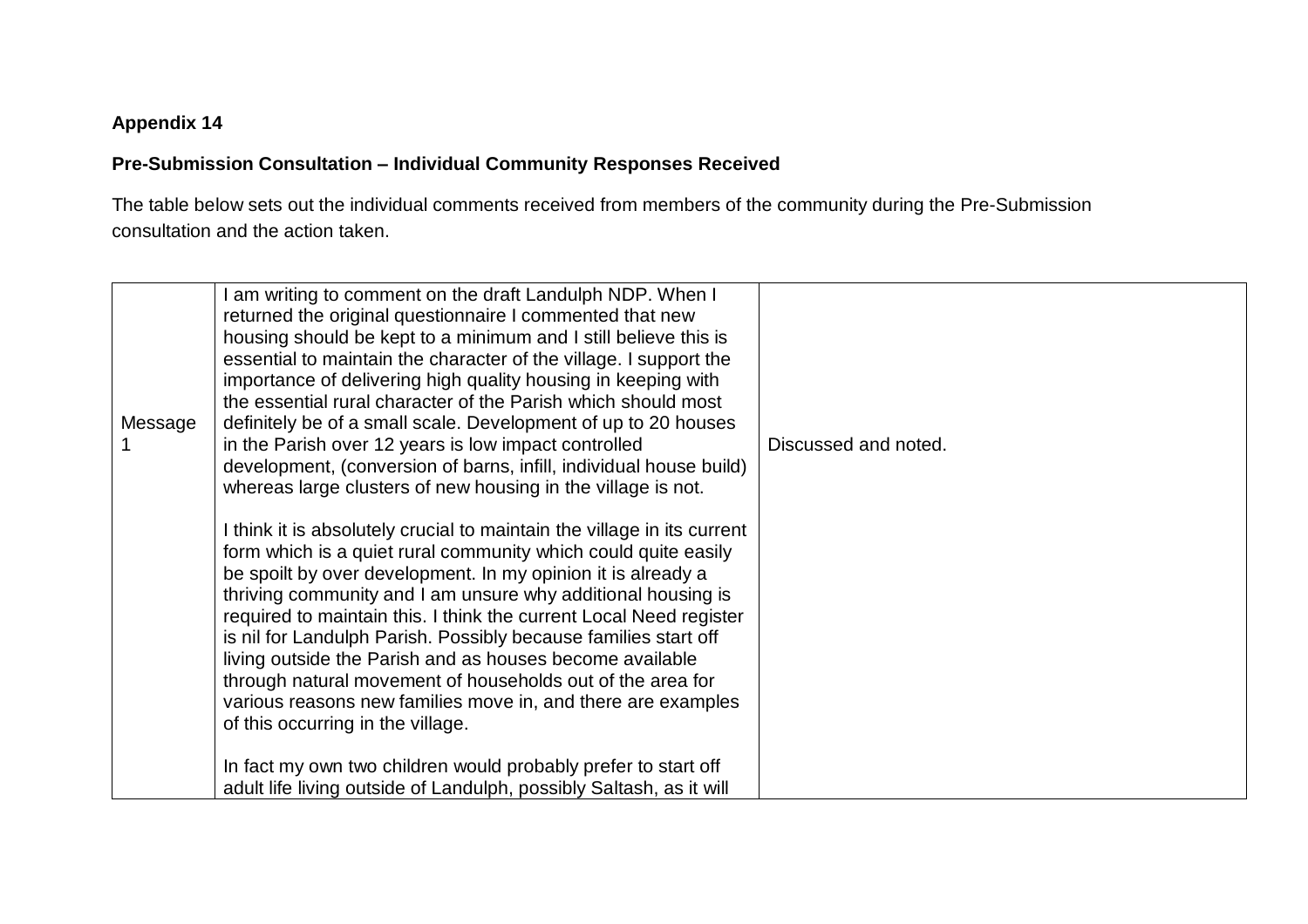|                           | be nearer to work, social life, local amenities, and return to the<br>village a little later in life.<br>I am therefore keen to ensure that the draft Landulph NDP<br>remains as it is relating to housing within the Parish; if housing<br>has to occur it is ideally on a basis of one or two as and when<br>required and not a housing estate, so as to maintain the quiet<br>rural area people are used to living in.                                                                                                                                                                                                                                                                                                                                                                                                                                                                                                                                                                                                                                                                                                                                                                                    |                                                                                                                                                                                                                                                                                                                                                                                                                                                                                                                                                                                               |
|---------------------------|--------------------------------------------------------------------------------------------------------------------------------------------------------------------------------------------------------------------------------------------------------------------------------------------------------------------------------------------------------------------------------------------------------------------------------------------------------------------------------------------------------------------------------------------------------------------------------------------------------------------------------------------------------------------------------------------------------------------------------------------------------------------------------------------------------------------------------------------------------------------------------------------------------------------------------------------------------------------------------------------------------------------------------------------------------------------------------------------------------------------------------------------------------------------------------------------------------------|-----------------------------------------------------------------------------------------------------------------------------------------------------------------------------------------------------------------------------------------------------------------------------------------------------------------------------------------------------------------------------------------------------------------------------------------------------------------------------------------------------------------------------------------------------------------------------------------------|
| Message<br>$\overline{2}$ | Having studied the Neighbourhood Development Plan I wish to<br>make the following comments:<br>Whilst I agree with the key priorities on Page 4 in principle, I<br>cannot see how limiting developments to five houses with a<br>maximum of 20 over the next 12 years will provide the<br>opportunity for affordable housing to attract young families to<br>sustain the community. This limit of 5 also precludes any<br>benefits to the community or school from 106 agreements. As a<br>governor of Landulph Primary School and knowing the<br>precarious situation of the Under 5s, to me, it is so important<br>that we make every effort to facilitate a more balanced age<br>profile within the parish to safeguard its future.<br>In addition, whilst there is a desire to protect facilities and<br>amenities, in reality, in my view, if the village does not evolve,<br>then it will be difficult to sustain the Hall, the Church (the<br>Methodist Church has recently closed) and the School.<br>Regarding the Cargreen Quayside, some resolution needs to<br>be sought as it is currently an eyesore and the fabric of the<br>quay itself and the buildings are deteriorating rapidly which is | This was discussed extensively by the steering<br>group. The evidence from the consultations showed that<br>the figure of 5 reflected the residents wishes.<br>Landulph is in Value Zone 2: on advice from Cornwall<br>County an increase to 6 would not guarantee the<br>delivery of an affordable home but would give a<br>contribution to an offsite affordable housing contribution,<br>in line with higher level policies. In view of this, the group<br>agreed to keep the maximum of 5 dwellings.<br>Discussed and noted.<br>The condition of the Quay is not part of the NDP's remit. |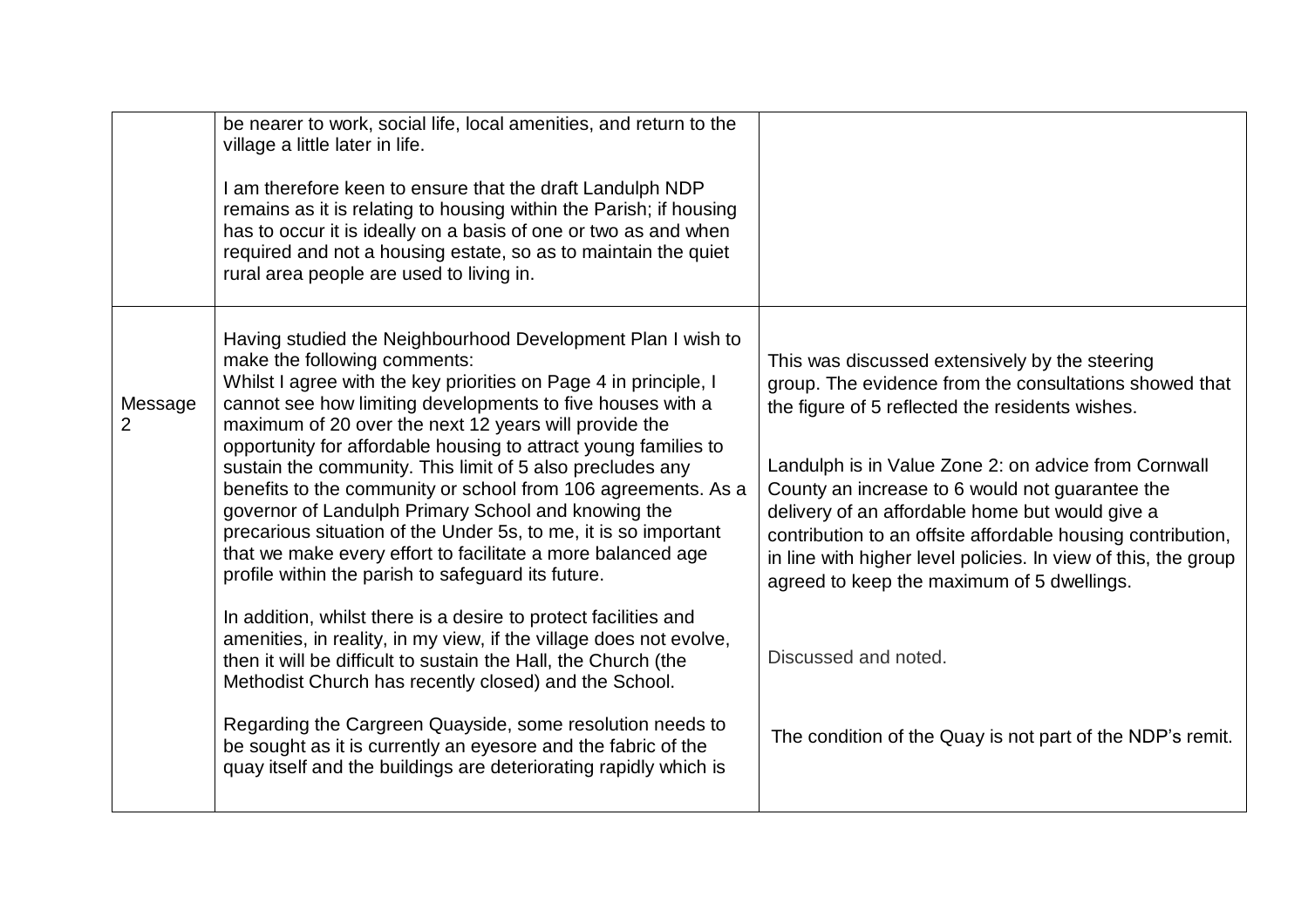|              | not in keeping with an AONB. What positive measures can be<br>taken to facilitate appropriate development?<br>Once the NDP is in place, what will be the opportunity to review<br>or revise in the light of changing economic and socio-political<br>developments over the next 12 years?                                                                                                                                 | As per current legislation, the Plan may be reviewed by<br>the relevant Parish Council - see Landulph NDP, para.<br>1.3. |
|--------------|---------------------------------------------------------------------------------------------------------------------------------------------------------------------------------------------------------------------------------------------------------------------------------------------------------------------------------------------------------------------------------------------------------------------------|--------------------------------------------------------------------------------------------------------------------------|
| Message<br>3 | I as many others have concerns regarding the parking situation<br>at lower Fore Street. It is often very crowded, and you cannot<br>park near your house.<br>If the housing was increased in this area, there would not be<br>enough parking space to accommodate it.                                                                                                                                                     | Discussed and noted, please see Policy 2 of the<br>Landulph Neighbourhood Plan.                                          |
| Message<br>4 | I am responding in a personal capacity as a Parish resident.<br>My view is that everything in the plan should support the future<br>growth of our parish with particular focus on future generations<br>and the wellbeing our excellent school. (The school's details<br>and requirements are not mentioned in the plan) This should be<br>the litmus test on any conclusion and policy of the LNDP.<br>The Survey Report |                                                                                                                          |
|              | I have reviewed in detail the figures of the LNDP Survey Report<br>from February 2017. This is what the LNDP is based on and I<br>wish to pass on the following comments. We live in a<br>democracy which I will defend as a first principle. I fully<br>appreciate the LNDP was conducted in a democratic way but it<br>is also important, to understand the profile of the village voices<br>that have been captured.   | The Steering Group made every effort to involve all<br>residents - see Evidence Base.                                    |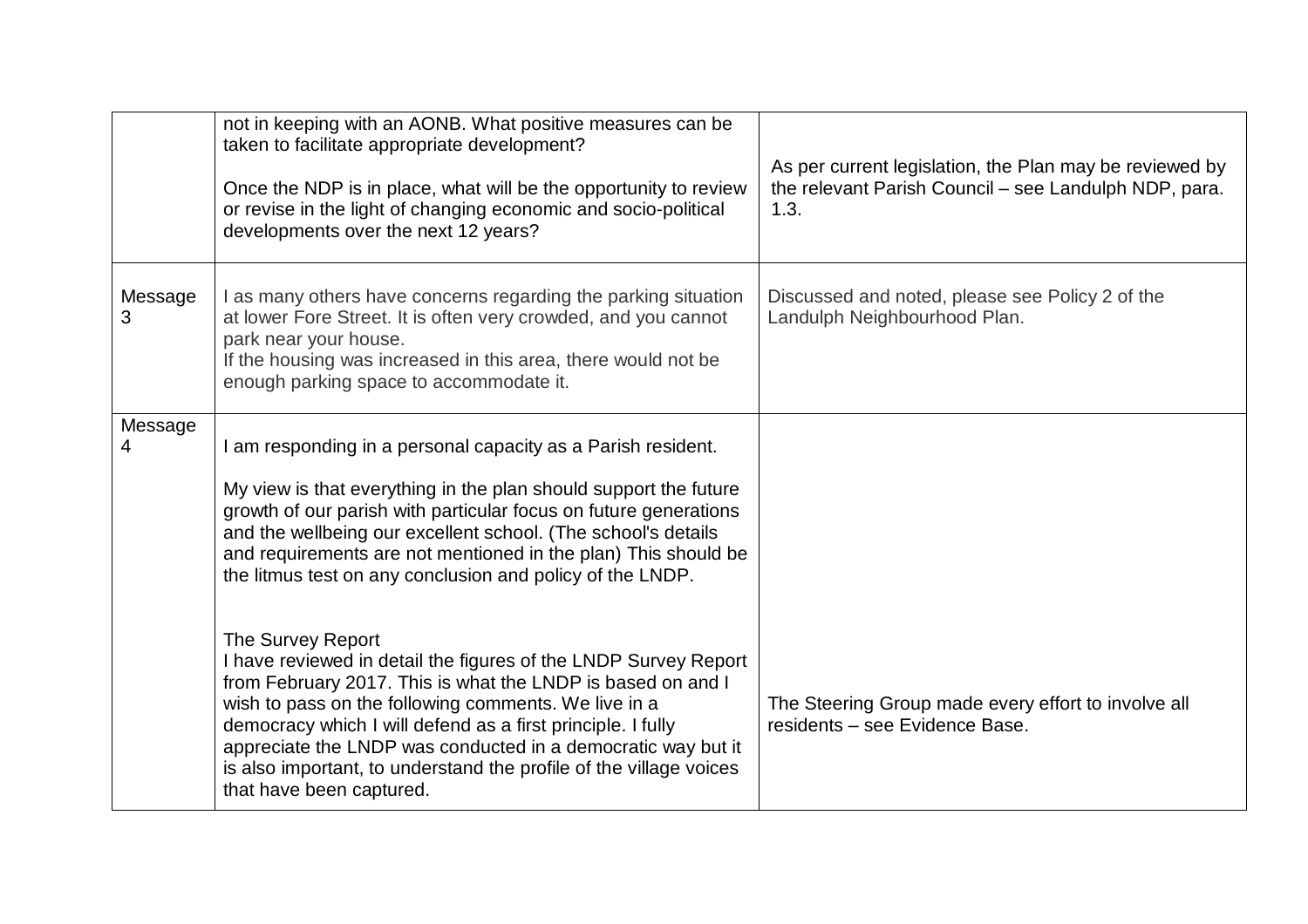| LNDP Survey Report Section 2 Page 5<br>There were 155 respondents to the survey and of these,<br>0% were 18-24 years in age<br>3% were below 35 years in age<br>58% were over 55 years in age, with the largest group of<br>respondents being over 65 years in age at 41%                                                                                                                                                                  | Taken together, the numerous consultations were made<br>available to all, particularly the questionnaire (Public<br>Consultation 3) which was hand delivered to all<br>dwellings in the parish. The Committee has dealt with<br>the responses received. |
|--------------------------------------------------------------------------------------------------------------------------------------------------------------------------------------------------------------------------------------------------------------------------------------------------------------------------------------------------------------------------------------------------------------------------------------------|---------------------------------------------------------------------------------------------------------------------------------------------------------------------------------------------------------------------------------------------------------|
| I am therefore very concerned that the views of those who are<br>35 and under (who will be possibly 48 by the time we get to<br>2030), have not been reflected in the LNDP. It is precisely this<br>group that feed the key requirements of our school,<br>employment and housing. i.e. Our parish future generations.                                                                                                                     | Landulph views on Development report dated November<br>2015: "The degree of consensus across the age groups<br>makes the bias by age of limited significance on most<br>issues"                                                                         |
| I now draw attention to the actual draft Landulph Parish NDP<br>(as on noticeboards and online)<br>2. The Preparation Process<br>2.3 Delivering (i.e. greater than five)<br>New development (i.e. five or fewer)<br>Section Delivering Landulph Parish Housing<br>7.3 Page 11<br>"The Landulph Parish NDP seeks to facilitate the delivery of<br>approximately 20 new dwellings of individual and small<br>developments of no more than 5. |                                                                                                                                                                                                                                                         |
| LNP Survey Report Section 3 Question 2 Page 6 (as attached)<br>The 5 Houses Max requirement<br>I cannot find any specific mention of where the maximum "5"<br>came from. It is the only option given to define a "Development"<br>of small numbers". Why wasn't it up to "10" as in the previous                                                                                                                                           | This was discussed extensively by the steering<br>group. The evidence from the consultations showed that<br>the figure of 5 reflected the residents wishes.                                                                                             |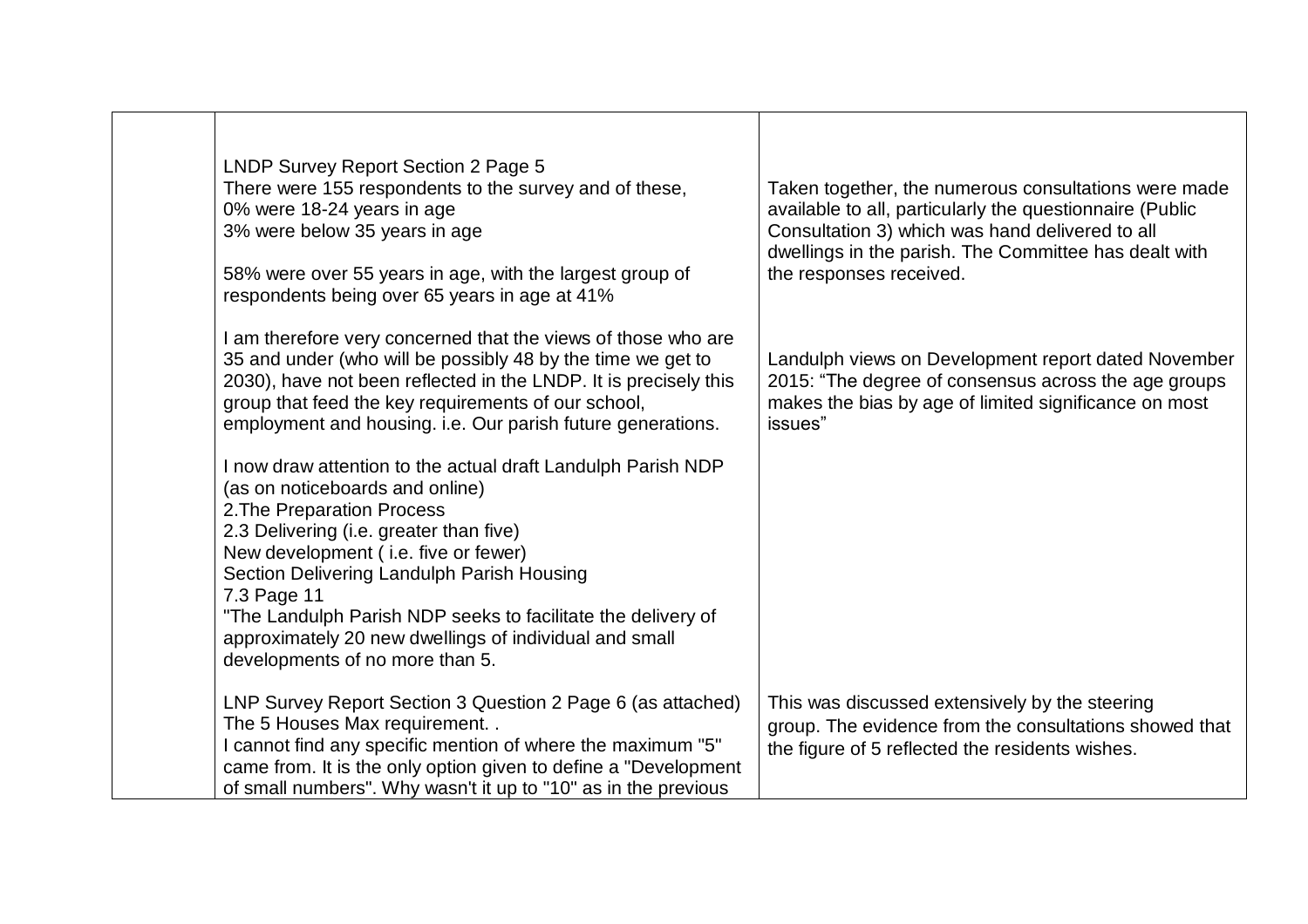| Question 1? This is the critical figure. There is no explanation in<br>the LNDP to make respondents aware of CIL / 106 agreements<br>so that they understand the implications on 5 House<br>developments not needing any contribution from landowners on<br>funding obligations.<br>I think the overall figure of "approximately 20" would be the<br>correct figure for new builds before 2030.<br>I'm not clear on this report's evidence that there is a clear<br>requirement to limit this to a maximum of 5 in one development.<br>I feel that due to the word "approximately" being used in the<br>housing requirement, it is reasonable to use it again for the 6<br>and not fix a hard limit. Over the next 12 years the ability should<br>be possible to judge new proposals for development on their<br>merit and benefit to all concerned. My fear is that some of those<br>proposals could be rejected for planning because of the hard<br>limits imposed by the LNDP impacting on precisely the very low<br>% of respondents below 35 years of age who will need the<br>houses to sustain our future generations. | Landulph is in Value Zone 2: on advice from Cornwall<br>County an increase to 6 would not guarantee the<br>delivery of an affordable home but would give a<br>contribution to an offsite affordable housing contribution,<br>in line with higher level policies. In view of this, the group<br>agreed to keep the maximum of 5 dwellings.<br>Evidence for small scale can be found in Landulph views<br>on development, November 2015 and Consultation<br>Questionnaire, December 2016 both of which can be<br>viewed in the Evidence Base. |
|-------------------------------------------------------------------------------------------------------------------------------------------------------------------------------------------------------------------------------------------------------------------------------------------------------------------------------------------------------------------------------------------------------------------------------------------------------------------------------------------------------------------------------------------------------------------------------------------------------------------------------------------------------------------------------------------------------------------------------------------------------------------------------------------------------------------------------------------------------------------------------------------------------------------------------------------------------------------------------------------------------------------------------------------------------------------------------------------------------------------------------|---------------------------------------------------------------------------------------------------------------------------------------------------------------------------------------------------------------------------------------------------------------------------------------------------------------------------------------------------------------------------------------------------------------------------------------------------------------------------------------------------------------------------------------------|
| <b>Water Taxis</b><br>I am aware that from the Mayflower 400 celebrations that a<br>project has started and funding will be available to support<br>better use of the River Tamar for transport. We have many<br>complaints on how busy our lanes will become so it makes<br>sense to use the river as another route in and out of the parish.<br>Routes are planned between Plymouth - Rame Peninsula -<br>Torpoint - Saltash and I believe Cargreen should be a northern<br>destination. Provision should be given in the plan to develop                                                                                                                                                                                                                                                                                                                                                                                                                                                                                                                                                                                   | Discussed and noted.                                                                                                                                                                                                                                                                                                                                                                                                                                                                                                                        |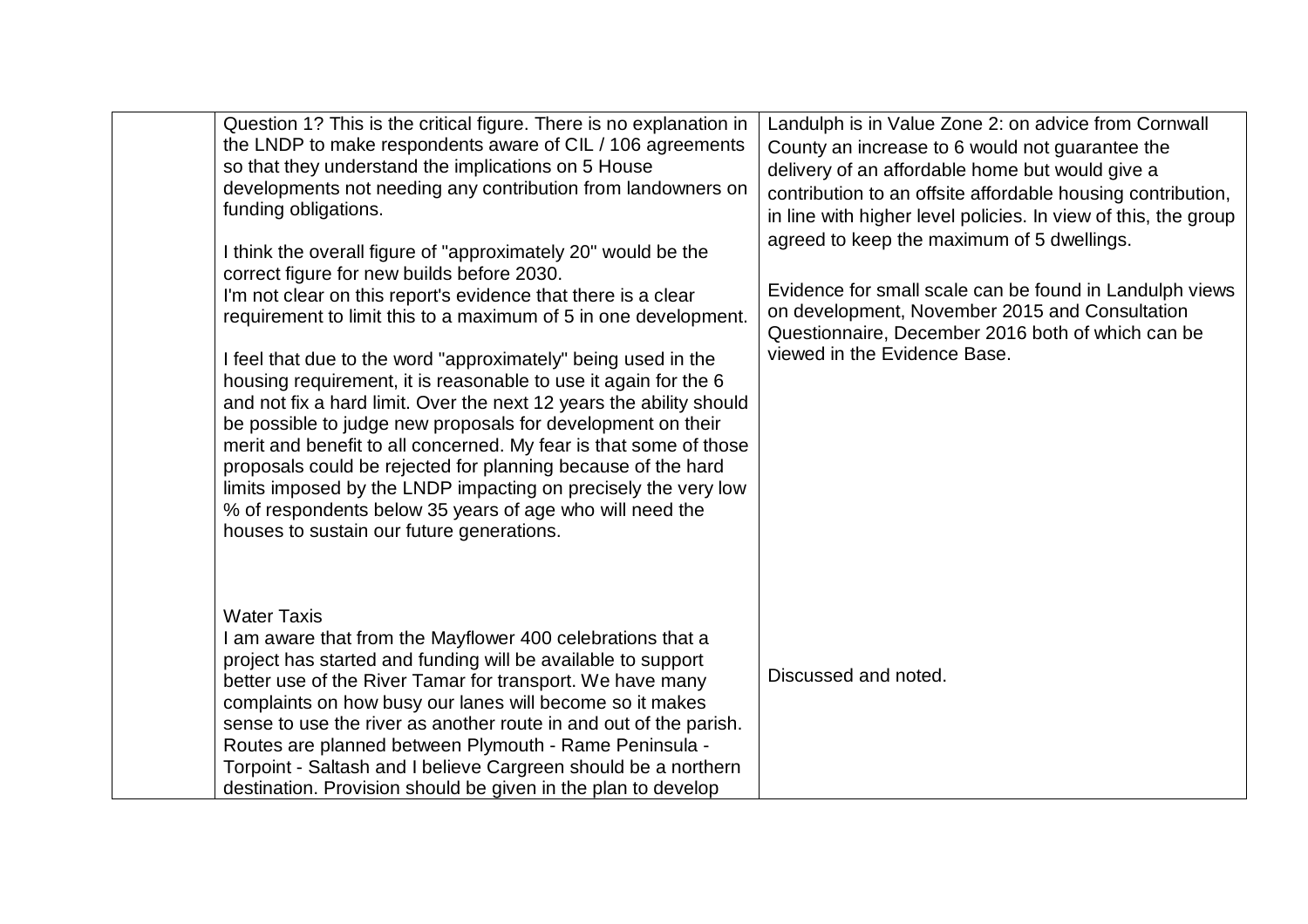| our water frontage and resources to accommodate pedestrian<br>access to the River Taxis for commuting and leisure. This also<br>is a very "Green" option in an ANOB and supports Policy 2, 2 to<br>promote the use of public transport. I accept that the LNDP<br>committee or the parish would not have been aware of these<br>Water Taxi proposals which is why there is no mention in the<br>plan, which brings me onto the need for reviews.                                                                                                                                                                                                                                                                                                                                            |                                                                                                                                                                                                                                                                                                                                                                                                                                                                                                                                                                                                                                                                                                                                                                                                  |
|---------------------------------------------------------------------------------------------------------------------------------------------------------------------------------------------------------------------------------------------------------------------------------------------------------------------------------------------------------------------------------------------------------------------------------------------------------------------------------------------------------------------------------------------------------------------------------------------------------------------------------------------------------------------------------------------------------------------------------------------------------------------------------------------|--------------------------------------------------------------------------------------------------------------------------------------------------------------------------------------------------------------------------------------------------------------------------------------------------------------------------------------------------------------------------------------------------------------------------------------------------------------------------------------------------------------------------------------------------------------------------------------------------------------------------------------------------------------------------------------------------------------------------------------------------------------------------------------------------|
| <b>Review Process</b><br>In the introduction of the plan, under 1.3 it states as follows:<br>Landulph NDP runs in tandem with the Local Plan, which runs<br>to 2030. It is appropriate that it should have the same end<br>period and therefore it will be reviewed and updated in 2030.<br>The Parish Council may however deem it necessary to update<br>the NDP at an earlier date if circumstances warrant an earlier<br>review.<br>I have concerns that we need a clear statement in the plan<br>about the precise review process details and timings. Is it every<br>12/24/36 months as example? Or at anytime the Parish Council<br>consider. It is a long time until 2030 and the plan will need to<br>change to support the social and economic need of the parish<br>in that time. | There is no requirement to review or update a<br>neighbourhood plan, however policies in a<br>neighbourhood plan may become out of date. The Plan<br>needs to be up-to-date and responsive to changing<br>circumstances and it can reviewed on a regular basis.<br>The Parish Council has the capability to monitor the<br>effectiveness of the Plan. Where material modifications<br>do not change the nature of the plan (and the examiner<br>finds that the proposal meets the basic conditions or<br>would with further modifications) a referendum is not<br>required. Where material modifications change the<br>nature of the plan, the local planning authority would<br>publicise and consider the examiner's report in line with<br>the procedure for making a new neighbourhood plan. |
|                                                                                                                                                                                                                                                                                                                                                                                                                                                                                                                                                                                                                                                                                                                                                                                             |                                                                                                                                                                                                                                                                                                                                                                                                                                                                                                                                                                                                                                                                                                                                                                                                  |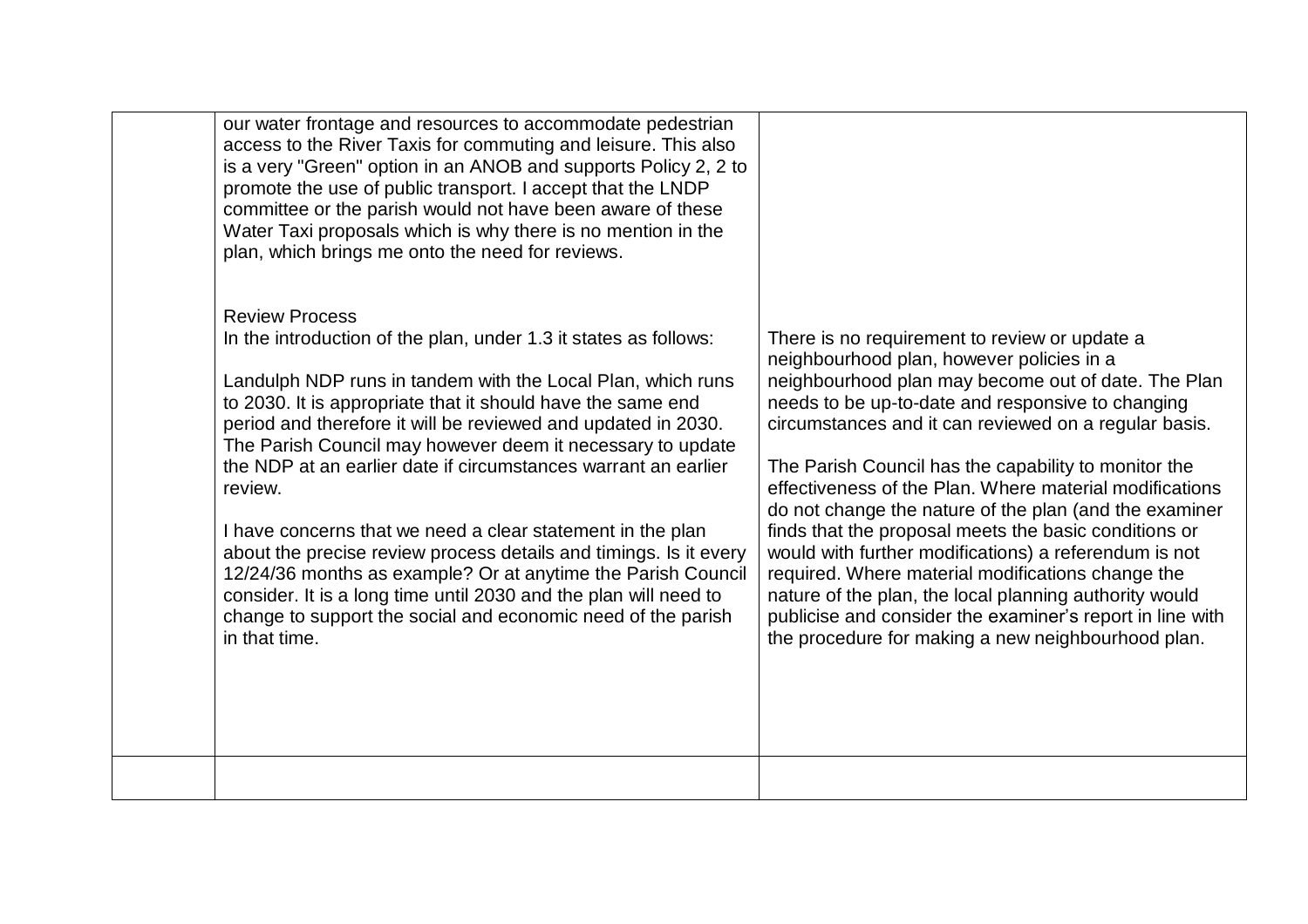|               | Dear Sir.                                                                                                                                                                                                                                                                                                                                                                                                                                                                                                                                                                                                                                                                                                                                                                                                                                                                                                                                                                                                                                                                                                                                                                                                                                                                                                                                                                                                                                                                                                                                                                                                                                                                                                                                                                                                                |                                                                                                                                                                                                                                                                                                                                                                                                                                                                                                          |
|---------------|--------------------------------------------------------------------------------------------------------------------------------------------------------------------------------------------------------------------------------------------------------------------------------------------------------------------------------------------------------------------------------------------------------------------------------------------------------------------------------------------------------------------------------------------------------------------------------------------------------------------------------------------------------------------------------------------------------------------------------------------------------------------------------------------------------------------------------------------------------------------------------------------------------------------------------------------------------------------------------------------------------------------------------------------------------------------------------------------------------------------------------------------------------------------------------------------------------------------------------------------------------------------------------------------------------------------------------------------------------------------------------------------------------------------------------------------------------------------------------------------------------------------------------------------------------------------------------------------------------------------------------------------------------------------------------------------------------------------------------------------------------------------------------------------------------------------------|----------------------------------------------------------------------------------------------------------------------------------------------------------------------------------------------------------------------------------------------------------------------------------------------------------------------------------------------------------------------------------------------------------------------------------------------------------------------------------------------------------|
| Message<br>5. | I wish to comment that the neighbourhood development plan<br>could be, in one respect, self defeating.<br>I attended a recent parish council meeting at which a planning<br>application for a small number of houses was discussed. The<br>number was greater than the 5 defined in the draft<br>neighbourhood plan as the maximum for any one site, but it<br>was less than the 20 described in the plan as the target<br>maximum for 2018-30.<br>The neighbourhood plan notes (quite rightly, in my opinion) that<br>some level of house building within the parish is desirable to<br>maintain the vibrancy of the village. However, by stipulating a<br>maximum of 5 houses on any one site, this effectively limits<br>building to infilling between existing properties. The nature of<br>much of the housing in the village will preclude this, so my<br>feeling is that this effectively stifles future house building.<br>There are sites in the parish which might be used for new<br>housing, both brownfield sites and extensions to other,<br>relatively recently-built estates, but all of these will require<br>significant infrastructure work in order to make them viable.<br>Infrastructure works are very expensive, thus any developer<br>needs to spread the cost between a number of houses, and a<br>limit of 5 makes the cost per house high. This in turn pushes<br>the price of each property up, making it even less likely to be<br>bought by local residents.<br>I support the concept of keeping any future house<br>developments small in number, but I feel the arbitrary limit of 5<br>will thus effectively stop most building. It should be replaced by<br>a flexible limit, and the parish council can then judge whether<br>the actual number is appropriate.<br>Yours faithfully. | This was discussed extensively by the steering<br>group. The evidence from the consultations showed that<br>the figure of 5 reflected the residents wishes.<br>Landulph is in Value Zone 2: on advice from Cornwall<br>County an increase to 6 would not guarantee the<br>delivery of an affordable home but would give a<br>contribution to an offsite affordable housing contribution,<br>in line with higher level policies. In view of this, the group<br>agreed to keep the maximum of 5 dwellings. |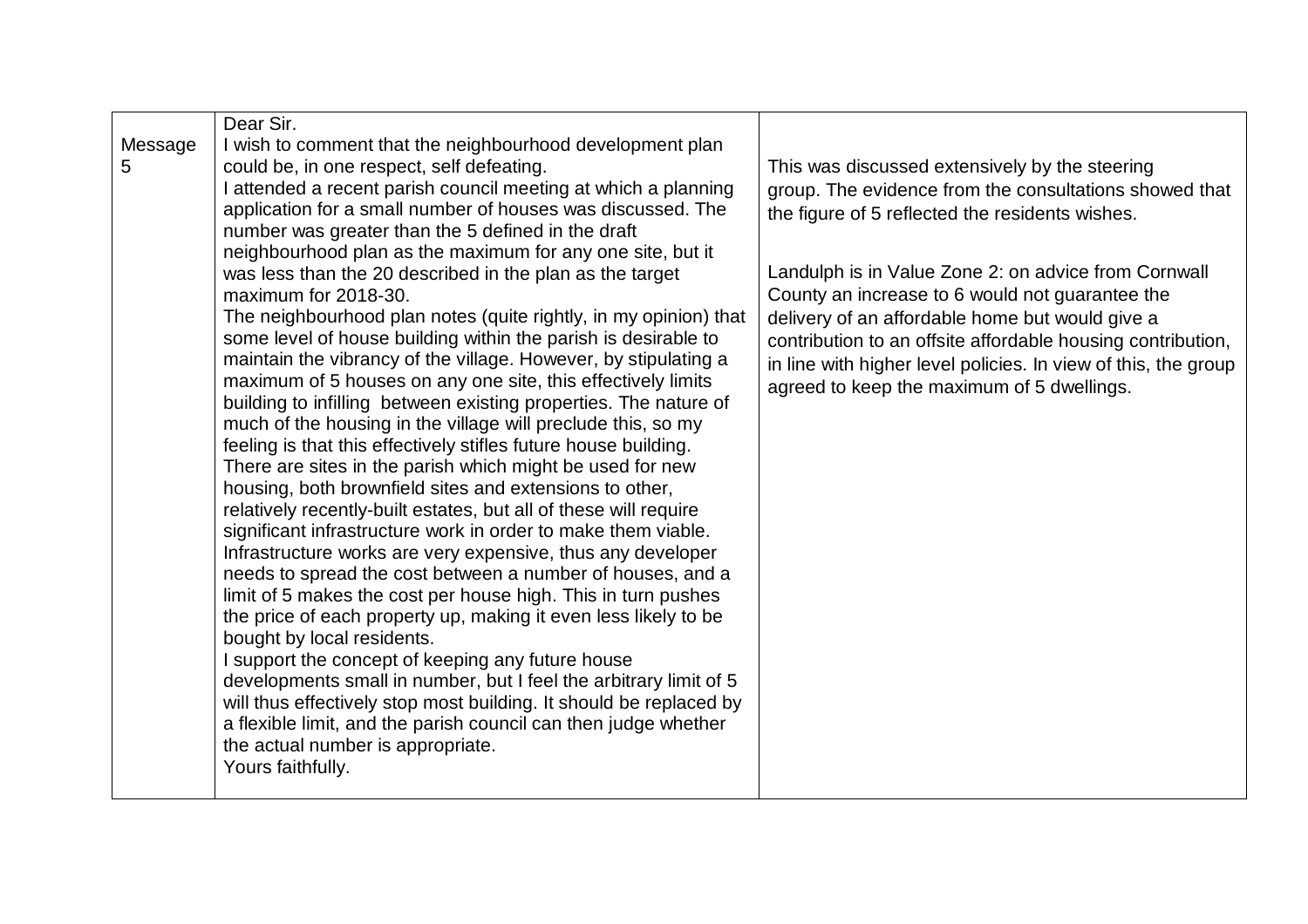| Message | <b>Dear Committee</b>                                              |                                                                |
|---------|--------------------------------------------------------------------|----------------------------------------------------------------|
| 6       |                                                                    |                                                                |
|         | I would first like to thank you all for your hard work in          | This was discussed extensively by the steering                 |
|         | developing the plan to this point                                  | group. The evidence from the consultations showed that         |
|         |                                                                    | the figure of 5 reflected the residents wishes.                |
|         | My only concern is the following proposed policy: Proposals for    |                                                                |
|         | minor housing development and redevelopment (defined as 5          |                                                                |
|         | or fewer dwellings) that meet the criteria set out within Policy 3 | Landulph is in Value Zone 2: on advice from Cornwall           |
|         | of the Local Plan will be supported.                               | County an increase to 6 would not guarantee the                |
|         |                                                                    | delivery of an affordable home but would give a                |
|         | I believe restricting any new development to 5 dwellings would     | contribution to an offsite affordable housing contribution,    |
|         | mean the Parish will not be entitled to a financial contribution   |                                                                |
|         | where a affordable element is not included in the scheme. This     | in line with higher level policies. In view of this, the group |
|         | is clearly identified in the Cornwall Plan and is set at 6 to 10   | agreed to keep the maximum of 5 dwellings.                     |
|         | units.                                                             |                                                                |
|         |                                                                    |                                                                |
|         | I believe the limit should be set at 6 rather than the 5 as stated |                                                                |
|         | in the draft plan. The financial contribution could then hopefully |                                                                |
|         | be used within the Parish.                                         |                                                                |
|         |                                                                    |                                                                |
|         | This is the paragraph taken from the Cornwall Local Plan which     |                                                                |
|         | covers the area I am concerned with.                               |                                                                |
|         |                                                                    |                                                                |
|         | In Designated Rural Areas and Areas of Outstanding Natural         |                                                                |
|         | Beauty, the threshold will be more than 5 dwellings. For           |                                                                |
|         |                                                                    |                                                                |
|         | developments of between 6 and 10 dwellings in such areas a         |                                                                |
|         | financial contribution in lieu of on-site provision of affordable  |                                                                |
|         | housing will be sought per unit of affordable housing that would   |                                                                |
|         | have been provided.                                                |                                                                |
|         |                                                                    |                                                                |
|         | I do not think the increase by one unit would have a major         |                                                                |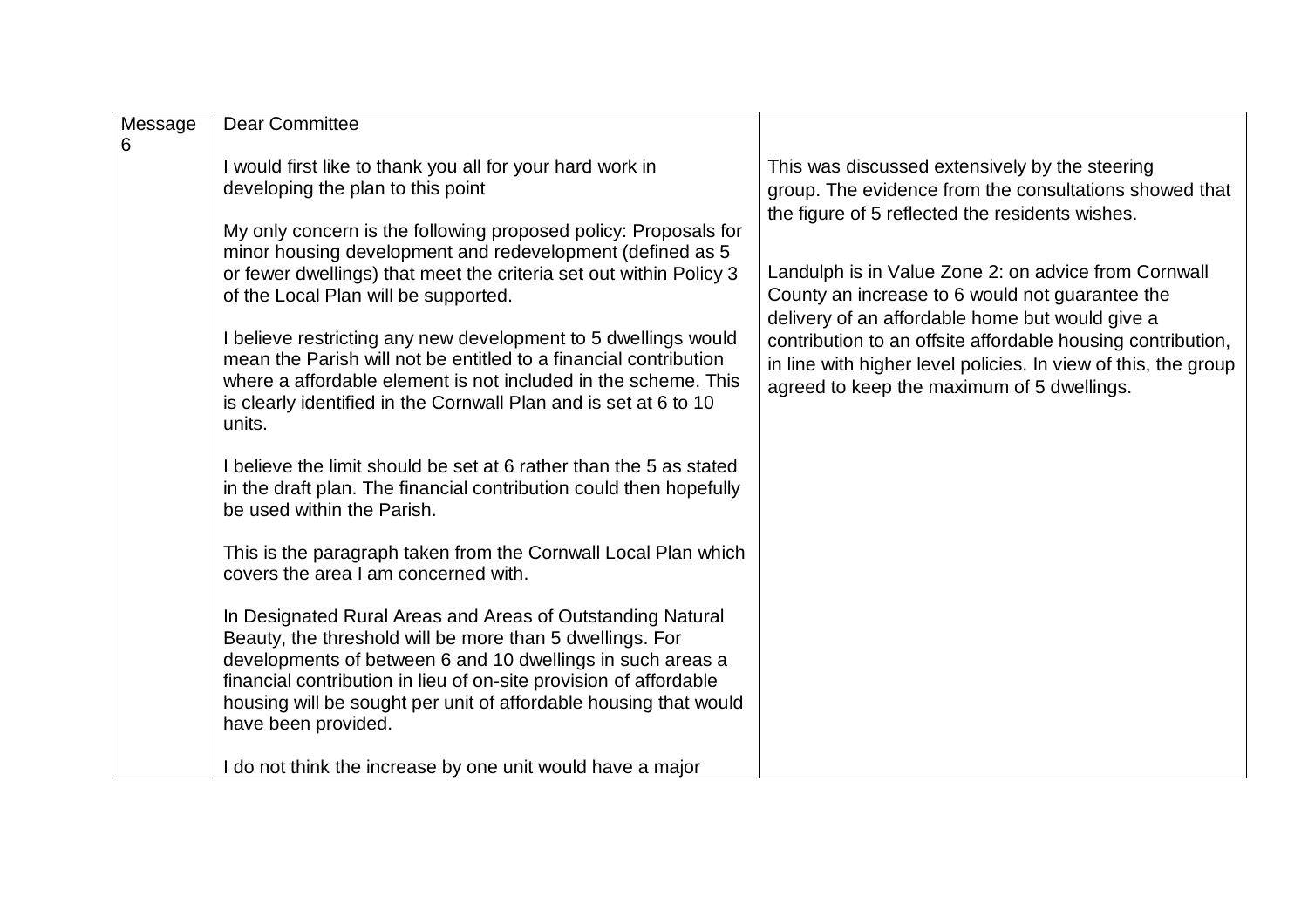|         | effect on the community but would hopefully allow funding to be<br>available for the community.                                                                                                                                                                                                                                                                                                                                                                                                                                                                                                                                                                                                                                                                                                                                                                                                            |                                                                                    |
|---------|------------------------------------------------------------------------------------------------------------------------------------------------------------------------------------------------------------------------------------------------------------------------------------------------------------------------------------------------------------------------------------------------------------------------------------------------------------------------------------------------------------------------------------------------------------------------------------------------------------------------------------------------------------------------------------------------------------------------------------------------------------------------------------------------------------------------------------------------------------------------------------------------------------|------------------------------------------------------------------------------------|
| Message |                                                                                                                                                                                                                                                                                                                                                                                                                                                                                                                                                                                                                                                                                                                                                                                                                                                                                                            |                                                                                    |
| 7       | Comments on NDP, NO MORE DEVELOPMENT IN FORE<br>STREET OR THE LANE BEHIND IT:<br>Given the paragraphs cited below and the assertion that they<br>have been taken into consideration in developing the NDP,<br>there seems to be a conflict between the content of the NDP<br>and the cited paragraphs. When considered together, these<br>reveal a substantial oversight, in the plan, i.e. that the<br>community and road infrastructure cannot support the addition<br>of ANY new residence in Fore Street.                                                                                                                                                                                                                                                                                                                                                                                              | Discussed and noted and please see Policy 2 of the<br>Landulph Neighbourhood Plan. |
|         | The reference to "adequate off road parking" in para 10.2.2<br>does not go far enough in addressing this parking problem.<br>Very recently the last of the two additional dwellings created as<br>a result of the overdevelopment of the previous<br>at the<br>lower end of<br>, which, I feel, we all neglected whilst<br>battling the pub application extant at the time, has been sold.<br>This development was permitted on the specific condition that 3<br>off street parking spaces were provided. They were, but their<br>use is unenforceable; one resident has converted hers to<br>garden and the others do not use theirs. Additionally the<br>unoccupied cottage has since been occupied. Likewise, when<br>was converted, a condition was made for a<br>the<br>garage, which the residents do not use. The PC has also failed<br>to address the issue of the unlicensed, unregistered street |                                                                                    |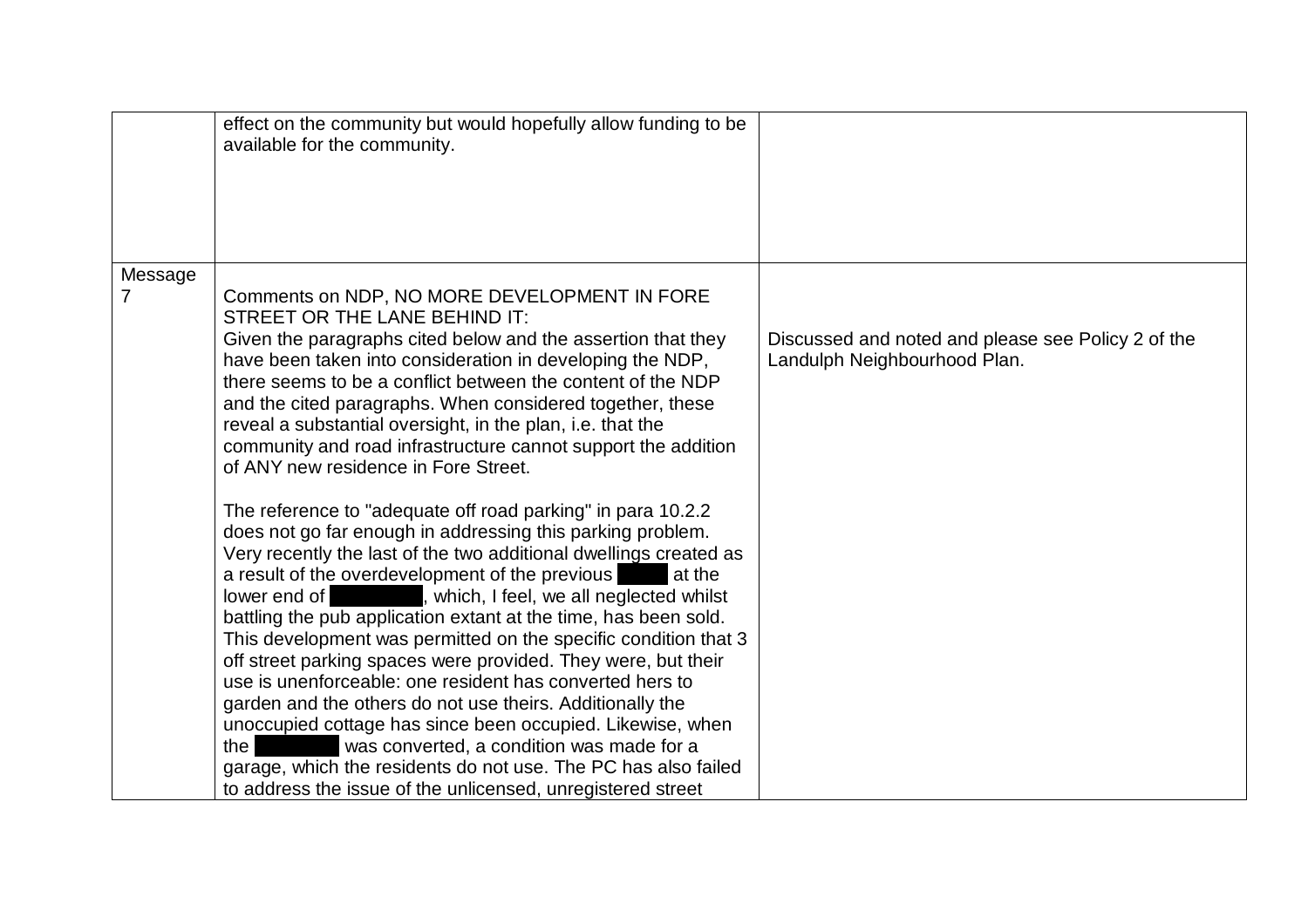| trading of secondhand cars from<br>, which further<br>exacerbates the problem. Therefore, since mere mention in the<br>NDP of "adequate parking" cannot address the parking<br>problems in Fore Street, development of additional dwellings in<br>Fore Street and the lane behind it facing Penyoke Lake, should<br>be expressly excluded within the NDP.                                                                                                                                                                                          |  |
|----------------------------------------------------------------------------------------------------------------------------------------------------------------------------------------------------------------------------------------------------------------------------------------------------------------------------------------------------------------------------------------------------------------------------------------------------------------------------------------------------------------------------------------------------|--|
| Even during the relatively short time since thinking around the<br>NDP began, parking and access in Fore Street have worsened,<br>as described above. Whilst some Fore Street residents and<br>SPECCSA are planning to present the issues and proposals on<br>how to deal with them to the Parish Council in September, it<br>would be imprudent to neglect this issue within the NDP now.                                                                                                                                                         |  |
| A count has been made of how many additional cars now park<br>on lower Fore Street since 2012. That number is about 15. It<br>does not include the 4 second/holiday homes, which add<br>another 4, at least, when occupied. Most houses are one car<br>length wide, max. No regard is now given to the few privately<br>owned spaces. Some residents, whose gardens can be<br>accessed via the lane to Sammy Sands have gone to vast<br>expense and effort to create parking behind, severely<br>compromising their own amenity space and gardens. |  |
| Recently cars from higher Fore Street have been taking spaces<br>at the lower end when they are free and the higher end is full,<br>so congestion there must also be at capacity.                                                                                                                                                                                                                                                                                                                                                                  |  |
| Constraints on Development Para 7.7<br>"There is little, if any, scope for creating additional,                                                                                                                                                                                                                                                                                                                                                                                                                                                    |  |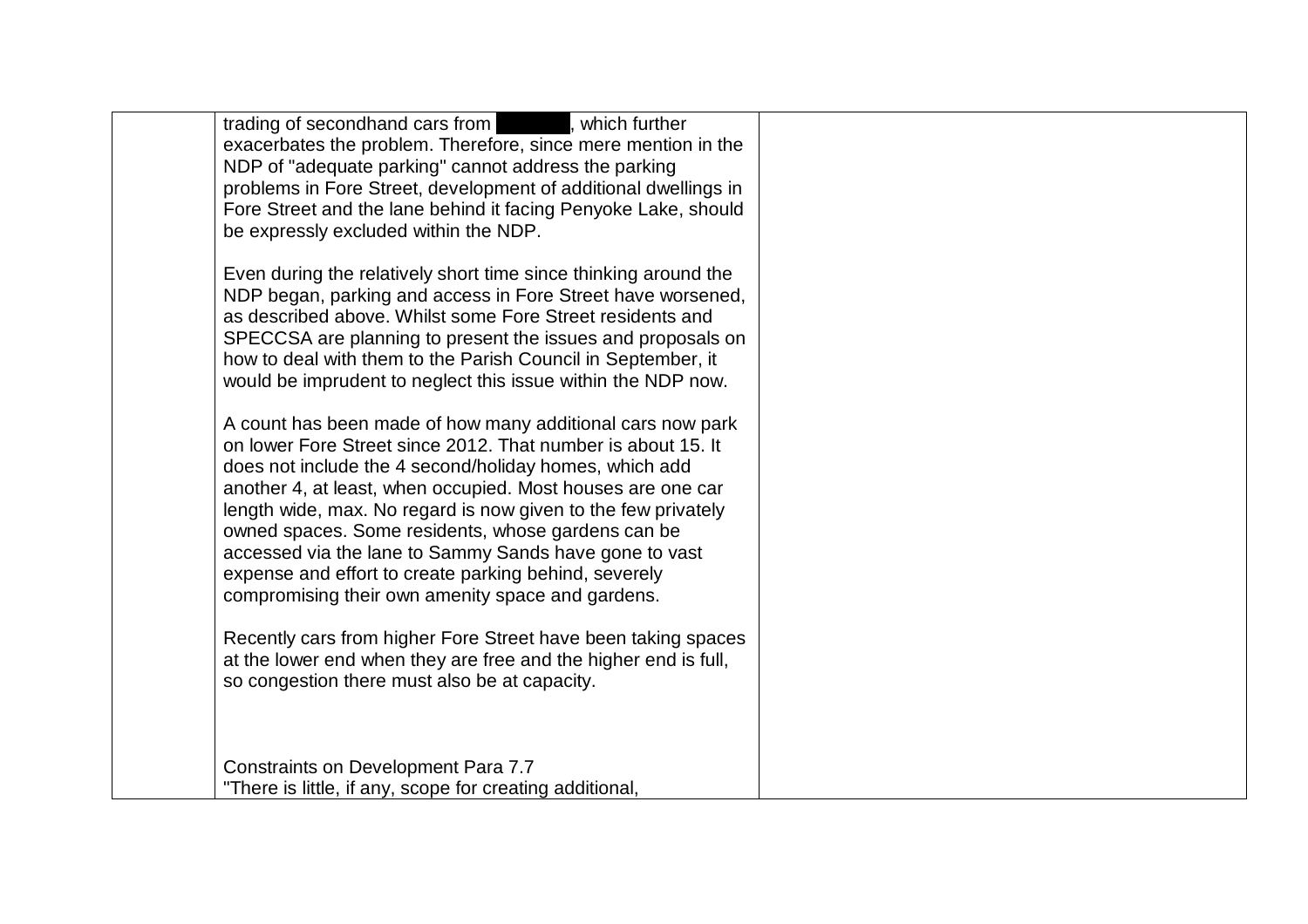|              | off-street car parking areas in close proximity to existing village<br>housing."<br>10.1.1  without any significant improvement to the local<br>highway infrastructure. This can lead to unreliable journey times<br>and friction that affects residents This reduces [the]quality of<br>life<br>10.1.2 Public Consultations have revealed, some parts of the<br>Parish experience issues with parking, such as Fore Street,<br>Cargreen.<br>.1.3. Policy 2 reflects the above views and                                                                                                                                                                                                                                                                                                                                  |                                                                                                                                                                                                                                                                                                                                     |
|--------------|---------------------------------------------------------------------------------------------------------------------------------------------------------------------------------------------------------------------------------------------------------------------------------------------------------------------------------------------------------------------------------------------------------------------------------------------------------------------------------------------------------------------------------------------------------------------------------------------------------------------------------------------------------------------------------------------------------------------------------------------------------------------------------------------------------------------------|-------------------------------------------------------------------------------------------------------------------------------------------------------------------------------------------------------------------------------------------------------------------------------------------------------------------------------------|
| Message<br>8 | This is an excellent document and must have involved a great<br>deal of work. Congratulation to all involved in the production.<br>Few things are perfect, and at the risk of being classified as<br>seriously pedantic I offer the following comments:<br>Para 2.3. Delete 'of' in first line.<br>2.3.2. 'Sufficiently' do you mean 'suitably' or 'appropriately'?<br>2.3.3. Add 'street and exterior'<br>Para 4.1. St. Dominic should be added to the neighbouring<br>parishes<br>4.5. There is also some arable farming<br>Para 6.1.1. Add 'houses, bungalows or individual flats'<br>6.1.3. Suggest delete last sentence, and add 'where houses or<br>bungalows are built in groups, care should be taken to ensure<br>that they are of differing appearance'<br>6.1.4. Add. 'New housing should be energy efficient' | 'of' deleted<br>'sufficiently' removed<br>'exterior' added<br>St Dominick is not a neighbouring parish<br>'together with some arable farming' added<br>Dwellings encompasses all of these<br>Discussed and noted – the Cornwall Local Plan contains<br>much guidance on design<br>The Cornwall Local Plan contains guidance on this |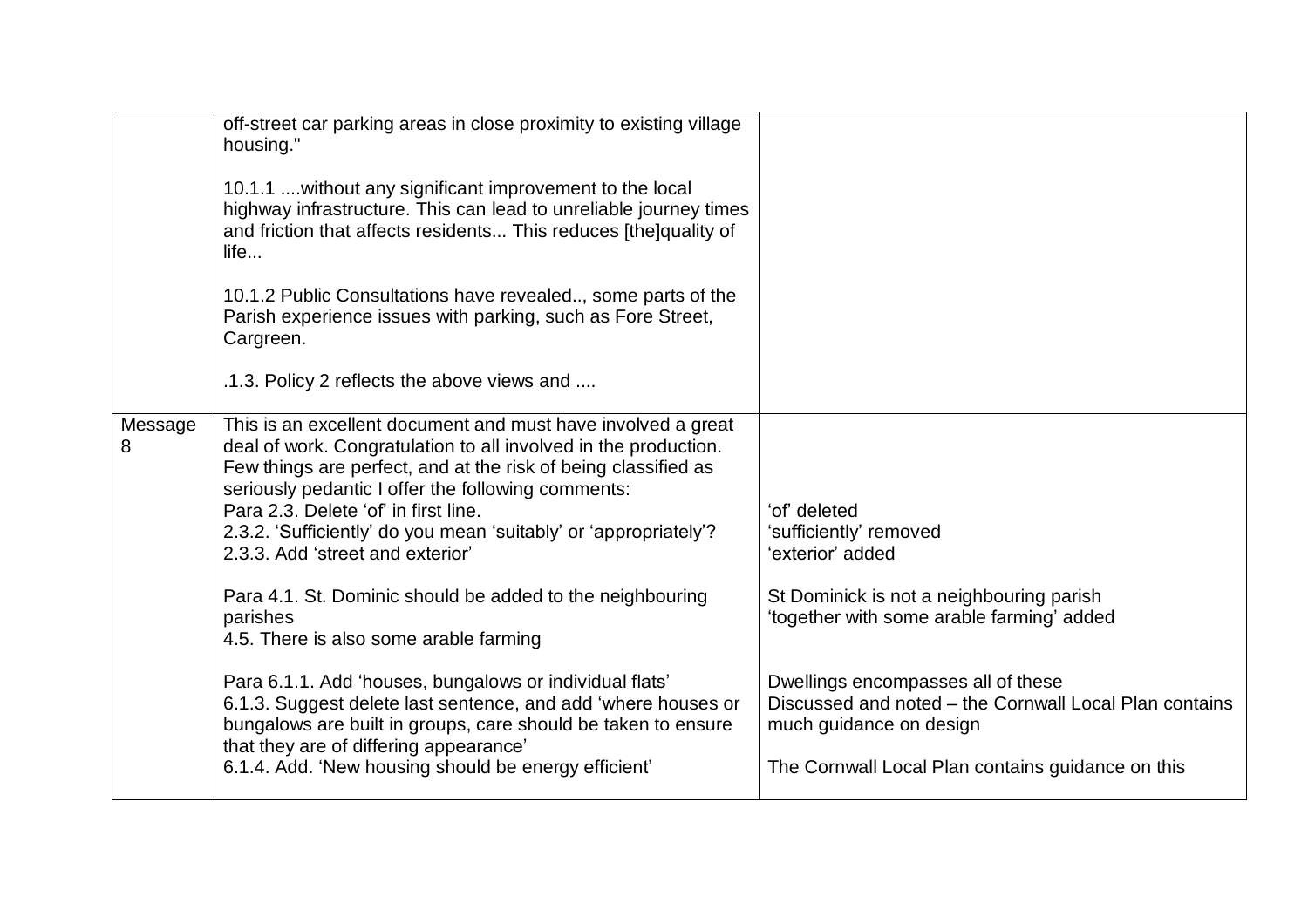|                                                                | Para 12.1.3. As you provide no evidence of an astounding<br>outbreak of religion I suggest 'beside' rather than 'along' the<br>Tamar!.                                                                                                                                                                                                                               | 'along' replaced with 'beside'                      |
|----------------------------------------------------------------|----------------------------------------------------------------------------------------------------------------------------------------------------------------------------------------------------------------------------------------------------------------------------------------------------------------------------------------------------------------------|-----------------------------------------------------|
|                                                                | The word 'sustainable' appears in numerous places, one of the<br>better definitions of the word is 'relating to, or being a method of<br>harvesting or using a resource so that the resource is not<br>depleted or permanently damaged'. Hard to see how this<br>applies to a house.                                                                                 | Sustainability is a prime tenet of Planning Policy. |
| Message<br>9 - first of<br>two<br>responses<br>received        | I have just read the final draft and I would like to thank the NDP<br>working group for all their hard work and determination over the<br>last couple of years. Their efforts have resulted in a clear,<br>simple and understandable document. Thank you.                                                                                                            | Discussed and noted and thank you.                  |
| Message<br>$10 -$<br>second of<br>two<br>responses<br>received | Further to my initial response of 18 <sup>th</sup> June, in which I thanked<br>the working group for all their efforts in producing a clear,<br>simple and understandable document, I would now like to turn<br>my attention to the contents of the plan. Please note that I am<br>writing to you as an individual and not in my capacity as a<br>parish councillor. |                                                     |
|                                                                | I have now had a chance to read the plan a number of times<br>and I have three major concerns. They are i) the maximum<br>number of houses permissible in any development, ii) the<br>overall number of houses to be built and iii) the concept of<br>reviews.                                                                                                       |                                                     |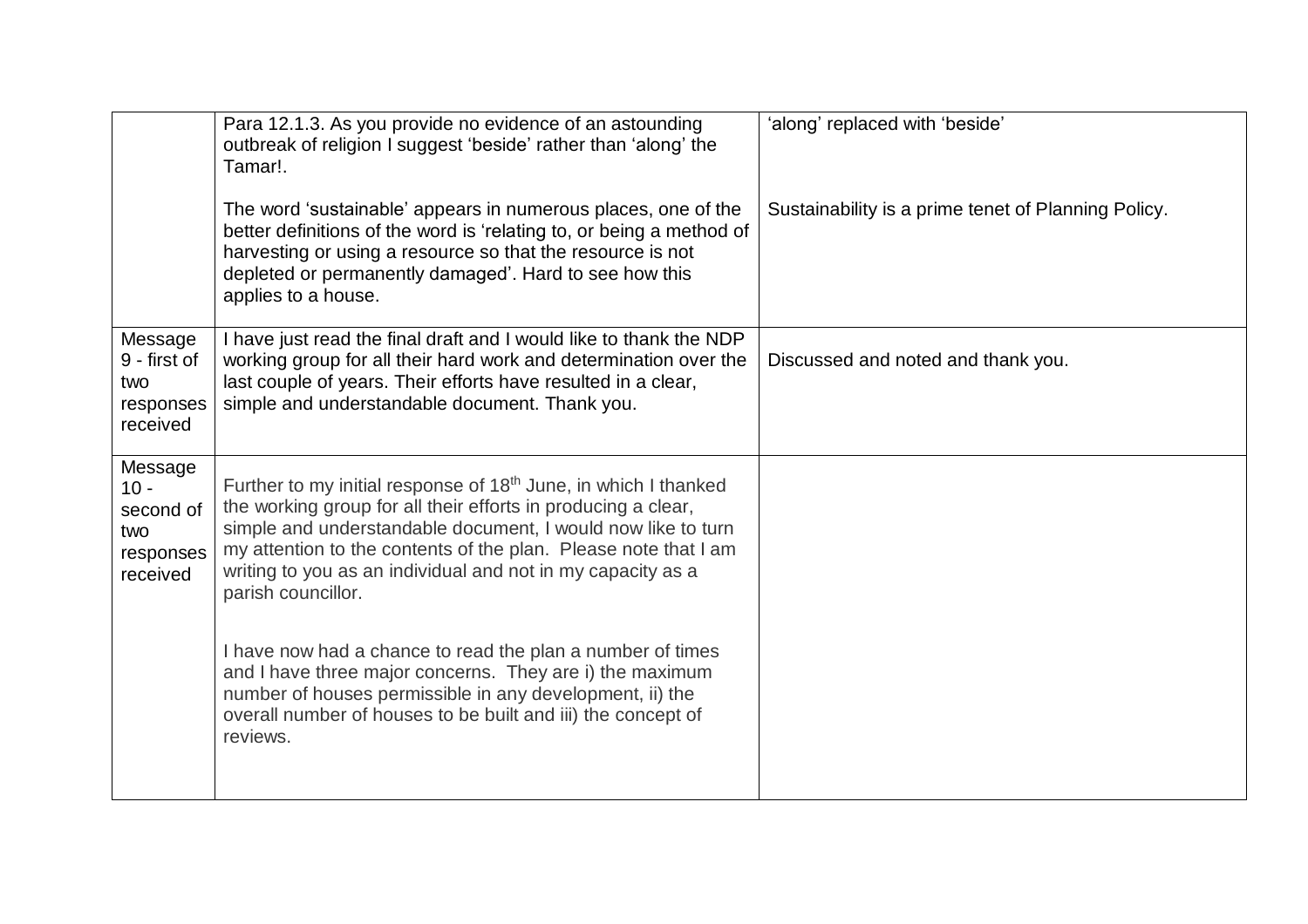| Before I expand upon these items, it should be noted that I<br>believe that there should be development in the parish, as a<br>moratorium would not be beneficial and would probably be<br>disastrous for the future of the community. Furthermore, I<br>also believe that development should be evolutionary and not<br>revolutionary. Therefore, a cap on overall numbers is a good<br>idea as a concept. |                                                                                                                                                                                                                                |
|-------------------------------------------------------------------------------------------------------------------------------------------------------------------------------------------------------------------------------------------------------------------------------------------------------------------------------------------------------------------------------------------------------------|--------------------------------------------------------------------------------------------------------------------------------------------------------------------------------------------------------------------------------|
| The maximum number of houses permissible in any<br>development                                                                                                                                                                                                                                                                                                                                              |                                                                                                                                                                                                                                |
| The setting of a figure of 5 has, in my opinion, a number of<br>detrimental effects.                                                                                                                                                                                                                                                                                                                        | This was discussed extensively by the steering<br>group. The evidence from the consultations showed that<br>the figure of 5 reflected the residents wishes.                                                                    |
| It prevents the parish from potentially benefitting from CIL<br>and Section 106 payments as I understand that these only<br>kick in on developments of 6 or more properties.                                                                                                                                                                                                                                | Landulph is in Value Zone 2: on advice from Cornwall<br>County an increase to 6 would not guarantee the                                                                                                                        |
| It prevents developments, which are potentially good for the<br>community, being adopted purely on the grounds that they<br>are for more than 5 units. This is clearly nonsensical.                                                                                                                                                                                                                         | delivery of an affordable home but would give a<br>contribution to an offsite affordable housing contribution,<br>in line with higher level policies. In view of this, the group<br>agreed to keep the maximum of 5 dwellings. |
| A consequence of adopting the number 5 is that<br>developments of 3, 4 or 5 units may not be economically<br>viable. If this is the case then we could be looking at up to 20<br>single unit developments across the parish rather than say 2<br>or 3 "clumps" of houses. In recent weeks a number of people<br>have told me that numerous sites have been developed over                                   |                                                                                                                                                                                                                                |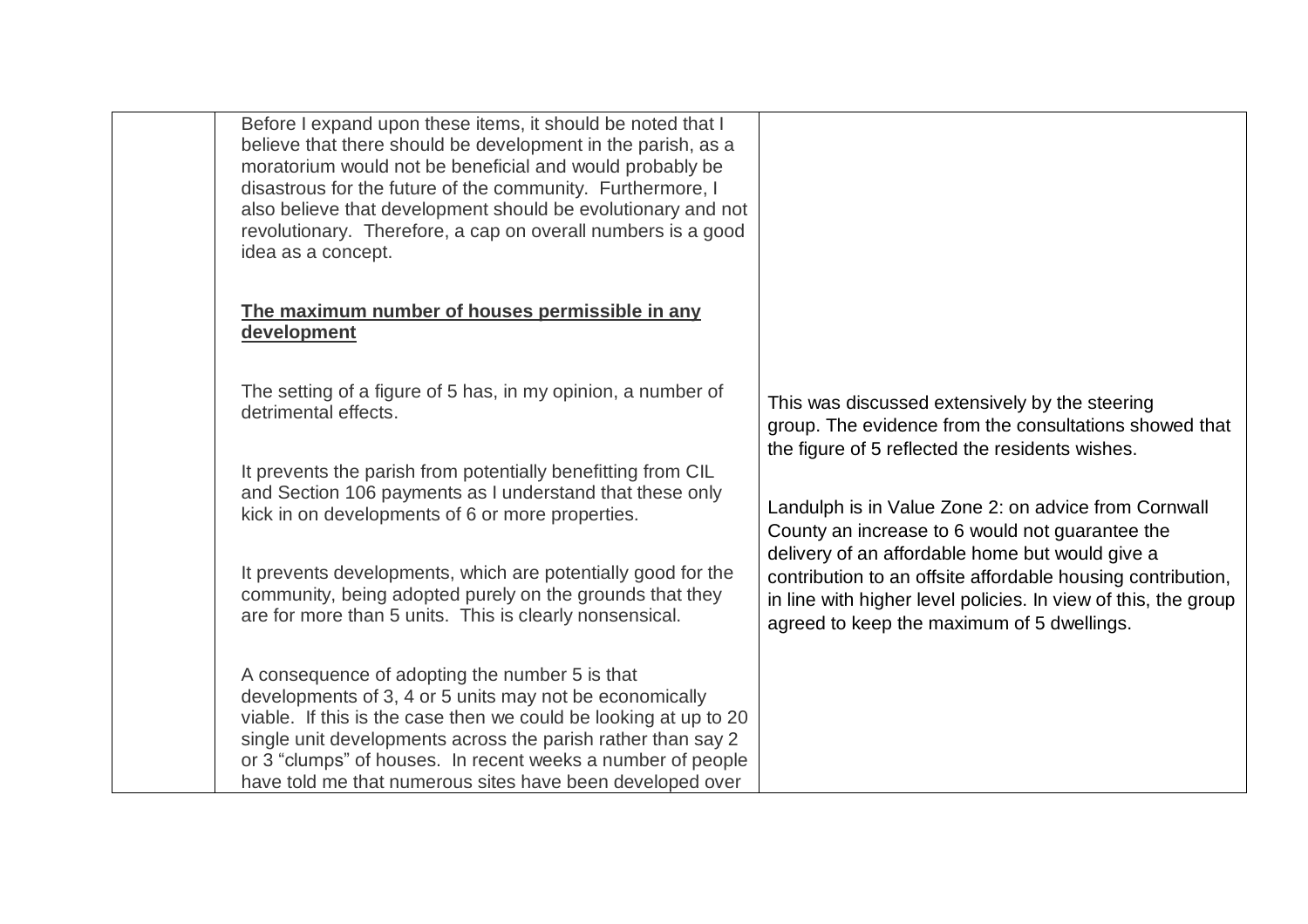| the last few years. That is all well and good but those sites<br>have been used. I wonder where the next 10 or even 20<br>sites are going to come from if we are not going to blight our<br>parish with houses popping up here there and everywhere.                                                                                                                                                                       |                                                  |
|----------------------------------------------------------------------------------------------------------------------------------------------------------------------------------------------------------------------------------------------------------------------------------------------------------------------------------------------------------------------------------------------------------------------------|--------------------------------------------------|
| It could said that the setting of this figure of 5 will actually<br>stifle development across the parish apart from possibly the<br>A388 corridor. I do not believe that this is in accordance with<br>the wishes of the community in general. Therefore, it could<br>also be said that the end result is that there will only be the<br>odd 1 or 2 units built which would be disastrous for the<br>community as a whole. |                                                  |
| If this is the case, which I fear it may well be, then I can<br>understand why some residents feel that the plan is a non<br>development charter rather than a neighbourhood<br>development plan. Furthermore, I have heard it say that it<br>smacks of nimbyism which, if true, is rather distasteful given<br>that the majority of the dwellings within the parish are<br>probably less than 50 years old.               |                                                  |
| The overall number of houses to be built                                                                                                                                                                                                                                                                                                                                                                                   |                                                  |
| The plan sets this figure at 20. Whilst I believe that an overall<br>cap is a good idea as a concept, I do not believe that it<br>should be a rigid and unmovable figure. It should be used as<br>a guide. My reason for this opinion is that any development<br>which takes the number to say 21 would automatically be                                                                                                   | 20 is an approximate figure and not an absolute. |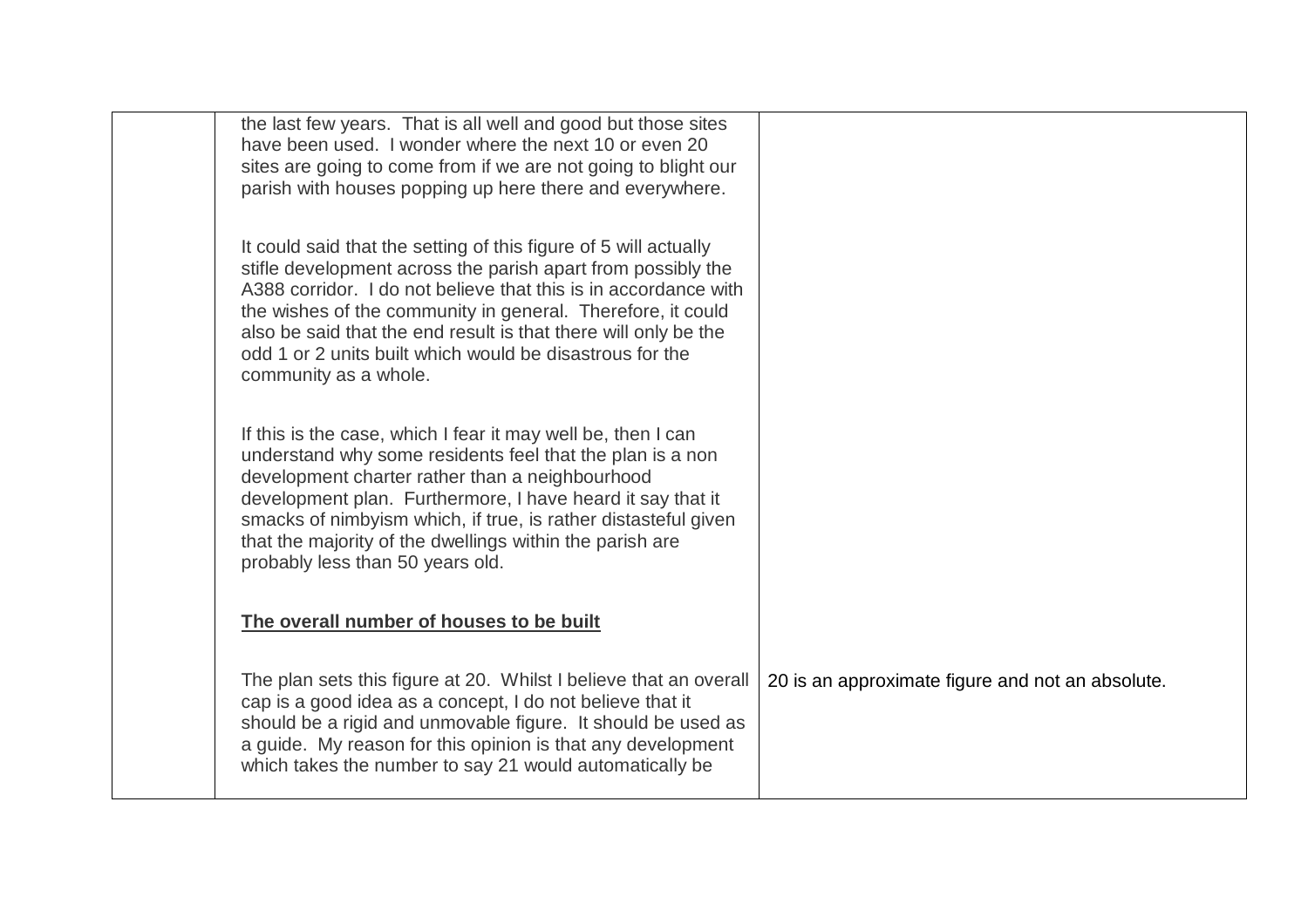| rejected regardless of its merits. This can not make sense<br>and I do not think that this is the intention of the plan.                                                                                                                                                                                                                                                                                                                                                                                                                                       |                                                                                                                                                              |
|----------------------------------------------------------------------------------------------------------------------------------------------------------------------------------------------------------------------------------------------------------------------------------------------------------------------------------------------------------------------------------------------------------------------------------------------------------------------------------------------------------------------------------------------------------------|--------------------------------------------------------------------------------------------------------------------------------------------------------------|
| The concept of reviews                                                                                                                                                                                                                                                                                                                                                                                                                                                                                                                                         |                                                                                                                                                              |
| The plan appears to be fixed and not open for review during<br>its life. I feel that this is fundamentally wrong as it is highly<br>unlikely that factors affecting the community will remain<br>unchanged for the duration of the plan's life. Therefore, I<br>believe that review dates should be embedded into the plan<br>to allow for changing circumstances to be reflected in a<br>revised plan. If reviews are not permitted then the parish<br>council may well have its hands tied by a rigid out of date<br>plan which does not suit the community. | Current legislation allows for the Parish Council to<br>undertake reviews and make changes to an adopted<br>Neighbourhood Plan. See Landulph NDP, para. 1.3. |
| In conclusion, I do not feel that the plan, in its current format,<br>is fit for purpose. It may well have been created out of a<br>democratic process but I do not believe that the resultant<br>document represents the wishes of the broader community. I<br>fear that the community has slept walked into their own<br>version of Brexit despite the fact that democratic due process<br>has been done. Therefore, I urge the committee to consider<br>carefully the matters I have raised.                                                                | Discussed and noted.                                                                                                                                         |
|                                                                                                                                                                                                                                                                                                                                                                                                                                                                                                                                                                |                                                                                                                                                              |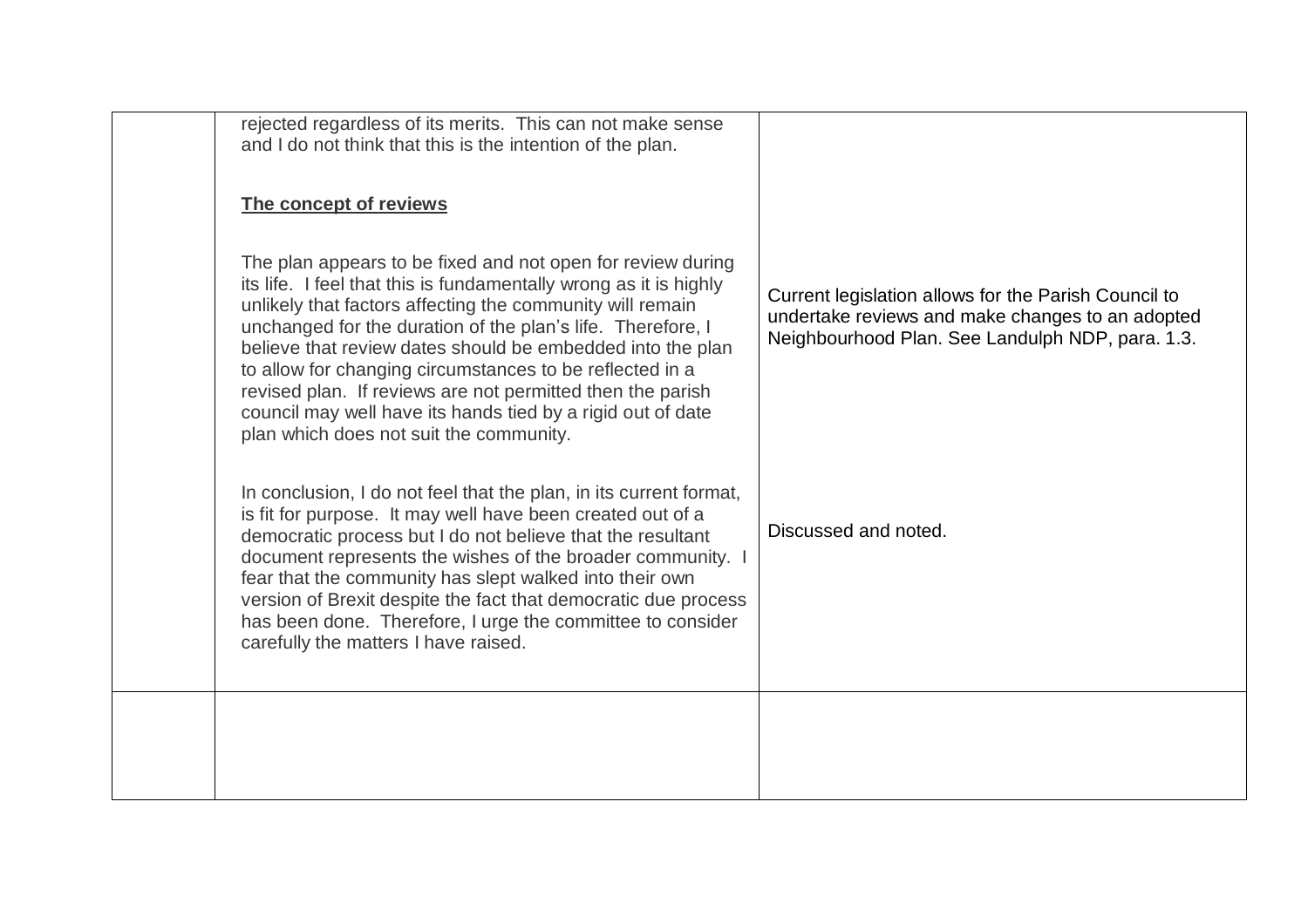| Message<br>11 | We wish to confirm our acceptance and agreement with the<br>general contents of the latest version of the LDP.<br>We believe that the conclusions reached are accurate<br>reflections of the various consultations and feedback sessions.<br>We feel particularly strongly that the following areas are most<br>important to the community.                                                                                                                                                                                                                                                                                                                                    | Discussed and noted. |
|---------------|--------------------------------------------------------------------------------------------------------------------------------------------------------------------------------------------------------------------------------------------------------------------------------------------------------------------------------------------------------------------------------------------------------------------------------------------------------------------------------------------------------------------------------------------------------------------------------------------------------------------------------------------------------------------------------|----------------------|
|               | 1. Housing;<br>$\triangleright$ The total number of houses proposed over the plan<br>period of 20 is reasonable.<br>$\triangleright$ That developments greater than 5 in number should<br>be refused, so as not to over load individual areas of<br>the community.<br>That developments should only be considered on<br>brownfield sites and not greenfield sites with the<br>exception of individual infill.<br>$\triangleright$ That developments should be encouraged outside of<br>the centre of Cargreen village towards the<br>boundaries of the Parish where there are closer links<br>to main roads, public transport and less overloading<br>of village access roads. |                      |
|               | 2. Transport;                                                                                                                                                                                                                                                                                                                                                                                                                                                                                                                                                                                                                                                                  |                      |
|               | $\triangleright$ As much as possible, priority should be given to<br>ensuring that the centre of Cargreen village is not<br>overloaded with extra vehicles, either residential or<br>internet shopping deliveries.<br>$\triangleright$ Fore St has limited parking for residents that<br>overflows into making Coombe Lane a car park.<br>Safety of pedestrians especially children attending<br>the School must be a priority as there are no<br>footpaths from the centre of the village to the Cross.                                                                                                                                                                       |                      |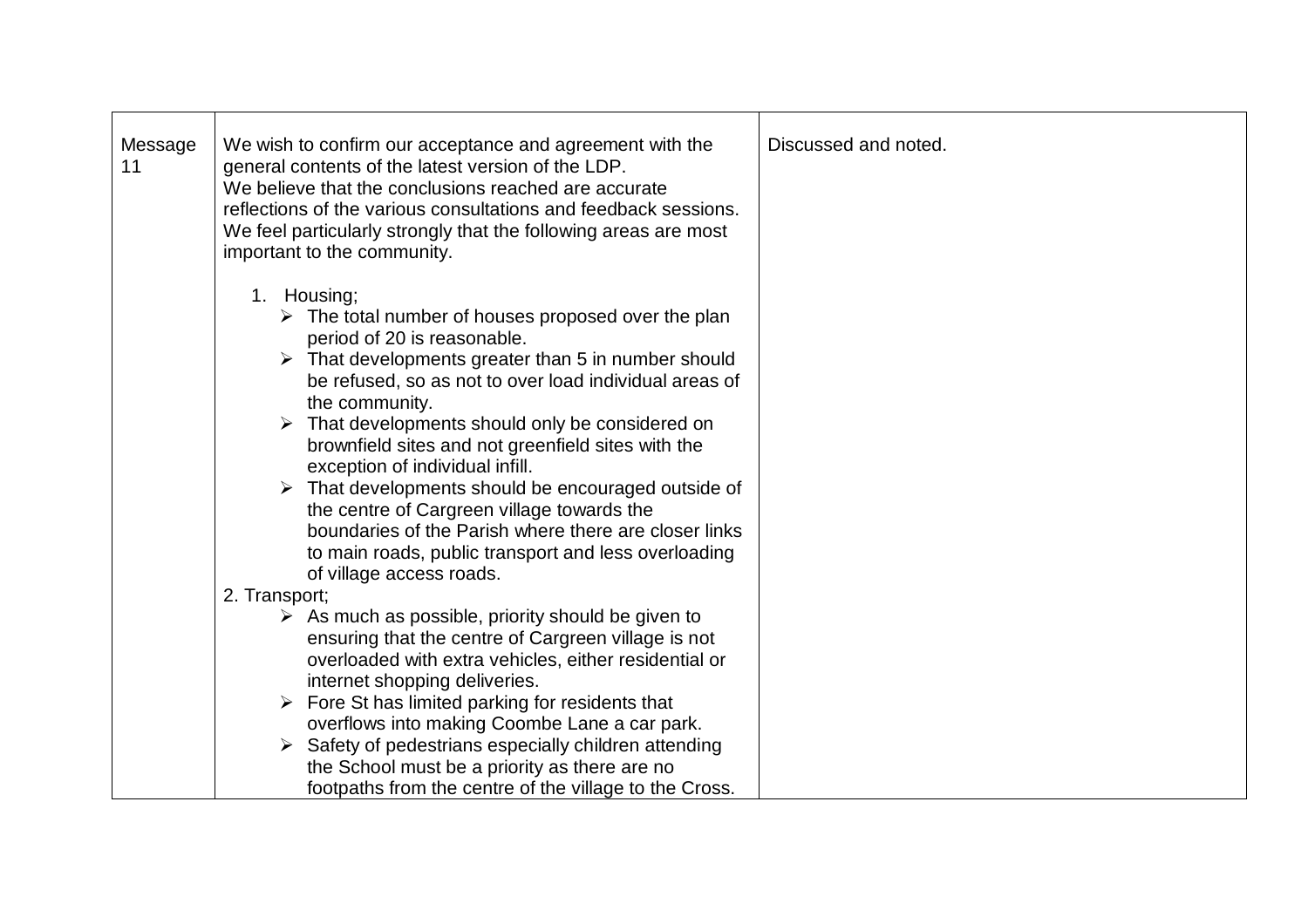|                            | 3. Small business;<br>$\triangleright$ Small businesses should be encouraged on the<br>outskirts of the Parish.<br>4. Waterfront:<br>$\triangleright$ The Waterfront must be protected at all costs from<br>unsympathetic development.<br>We are grateful for the hard work and long hours spent by the<br>LDP Steering group in putting this plan together and hope that it<br>has the full backing of the community.                                                                                                                                                                                                                                                                             |                                                                                            |
|----------------------------|----------------------------------------------------------------------------------------------------------------------------------------------------------------------------------------------------------------------------------------------------------------------------------------------------------------------------------------------------------------------------------------------------------------------------------------------------------------------------------------------------------------------------------------------------------------------------------------------------------------------------------------------------------------------------------------------------|--------------------------------------------------------------------------------------------|
| Message<br>12 <sup>2</sup> | A great plan which I endorse wholeheartedly. The plan has<br>been made with great consideration to the people and the<br>environment that we all call our village. One thing I would like to<br>see as a wheelchair user is a provision for the accessibility to<br>the public footpaths and their upkeep to a standard to allow the<br>few disabled of the village to enjoy the beautiful vistas.                                                                                                                                                                                                                                                                                                 | Discussed and noted and this information will be passed<br>to the Footpath Representative. |
| Message<br>13              | I am generally happy with the draft plan, even though I canot<br>see any reference to "Affordable Housing". I know that there is<br>no requirement for this, but I am sure there would be no<br>objections by the public. However funding for it would be very<br>difficult to find.<br>However, my main concern is that further increase in traffic,<br>without a specific plan to improve passing places, will<br>exacerbate an already difficult situation. The passing places at<br>the moment are too short and narrow for anything but a modest<br>car or small van. They are mainly on the left hand side when<br>approaching the village and theefore of no use to the larger<br>vehicles. | Discussed and noted.                                                                       |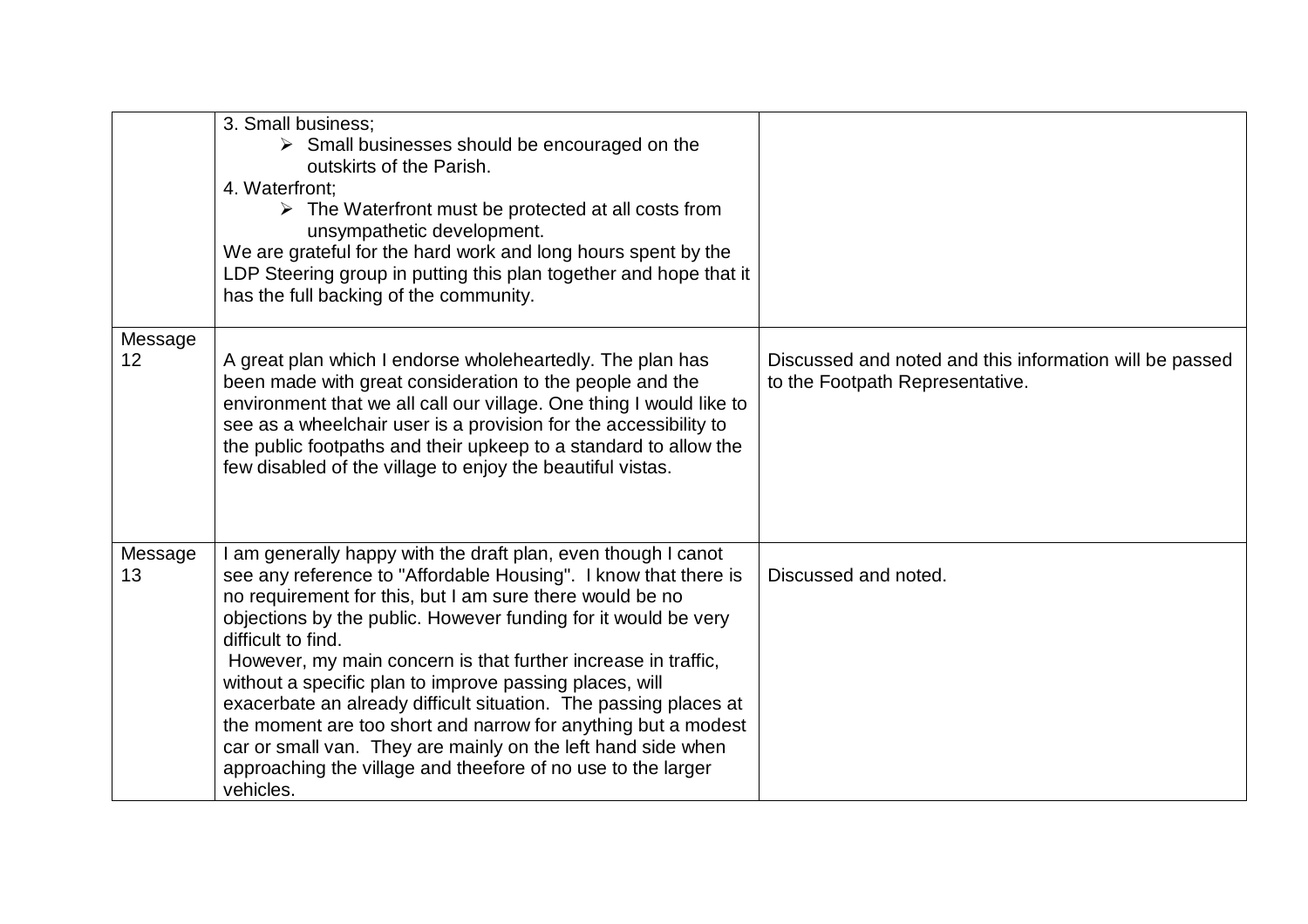| Traffic seens to be on the increase, particularly commercial        |                                                        |
|---------------------------------------------------------------------|--------------------------------------------------------|
| traffic (greater use of online buying) and farm vehicles appear     | Please see Highways response in the Pre-submission     |
| to be getting wider and wider. No mention has been made             | Consultation - Formal Consultee engagement             |
| about the local Infrastructure Levy. Has this been abandoned        |                                                        |
| by the Councy Council? If not what is the current proposals for     |                                                        |
| levying it? Could not any monies be used by the CC in dealing       |                                                        |
| with out passing bays?                                              |                                                        |
| We have had discussions about these matters in the past and         |                                                        |
| the public also raised them. I quote from the Draft of 21-8-17:-    |                                                        |
| 2. Policy 2 - Roads and Parking                                     |                                                        |
| <b>Policy 2 Justification</b>                                       |                                                        |
| Both Public Consultation 1 and 2 revealed concern by<br>1.          |                                                        |
| residents about the amount of traffic using the access roads to     |                                                        |
| the parish and the congestion caused by<br>this traffic             |                                                        |
| together with the need to avoid substantial additional traffic as a |                                                        |
| consdequence of further building or business development.           |                                                        |
| Landulph Parish has seen developments over the<br>2.                |                                                        |
| years without any significant improvement to the local highway      |                                                        |
| infrastructure. Congestion causes unreliable<br>journey times       |                                                        |
| and friction that affects residents and more particularly           |                                                        |
| businesses rewquiring delivery by larger vehicles.                  |                                                        |
| In the earlier drafts we had an appendix on roads but in the        | Appendix A – maps of the Parish.                       |
| latest draft I could not find such an appendix. Perhaps I mised     | Evidence Base – all other documentation.               |
| it!                                                                 |                                                        |
| In our latest draft matters concerning roads have been watered      | Appendix A and the Evidence Base are available to view |
| down e.g.                                                           | on the Landulph Plan website.                          |
| 10.2.1 The intention of Landulph Parish NDP Policy 2 is to          |                                                        |
| ensure that additional traffic brought about by new housing and     |                                                        |
| business development can be accommodated<br>within                  |                                                        |
| the existing road network, which predominantly lacks access to      |                                                        |
| public transport.                                                   |                                                        |